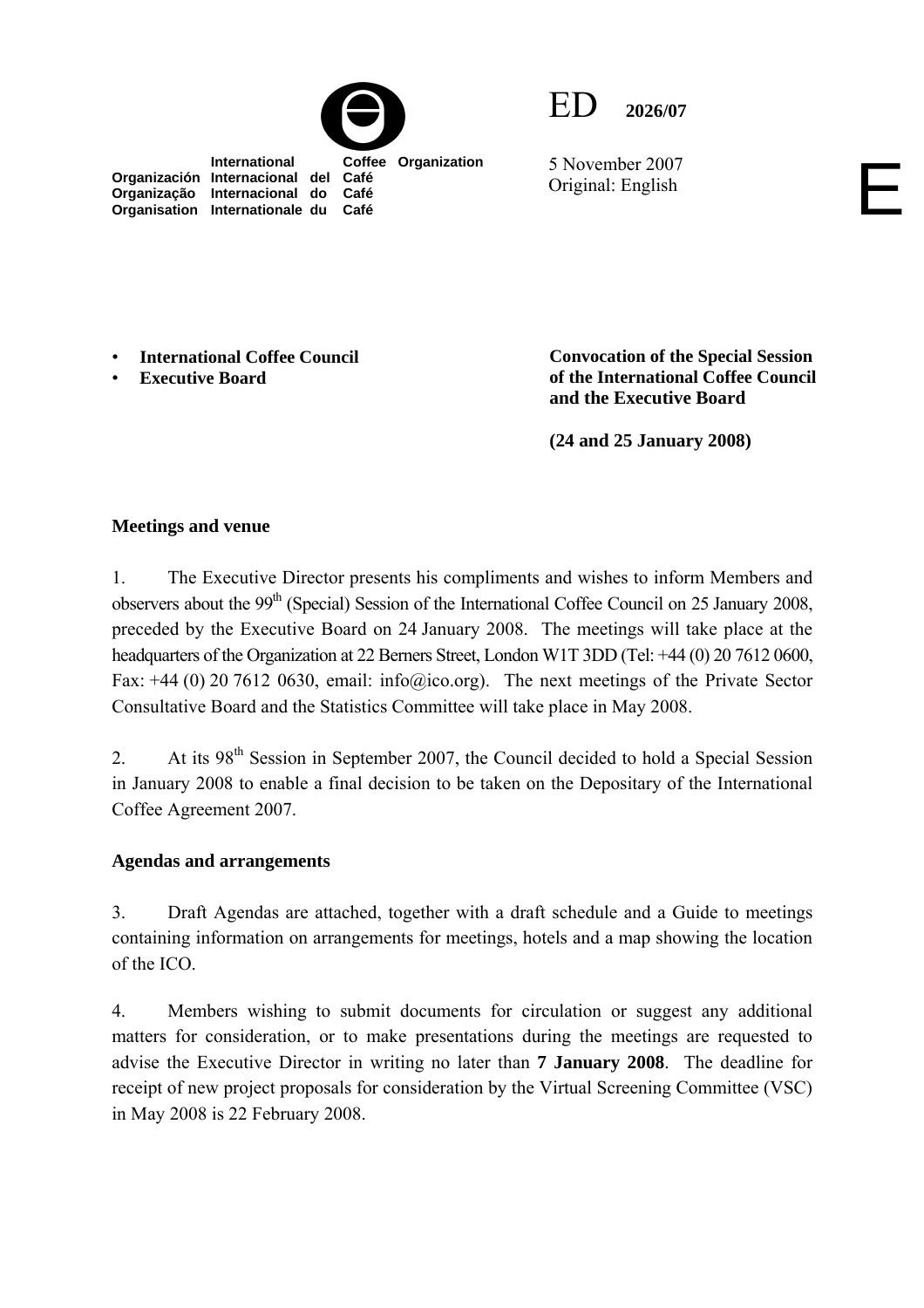### **Programme**

| <b>Meeting</b>                                                           | Date (time of first meeting) | <b>Open to</b>                                                                                                        |
|--------------------------------------------------------------------------|------------------------------|-----------------------------------------------------------------------------------------------------------------------|
| <b>Executive Board</b>                                                   | 24 January 2008 (09.45)      | <b>Members</b>                                                                                                        |
| <b>International Coffee</b><br><b>Council</b> (99 <sup>th</sup> Session) | 25 January 2008 (09.45)      | Members and observers from<br>non-member countries,<br>international organizations and<br>private sector associations |

### **Members – notification of attendance**

5. Members are reminded that Rule 3 of the *Rules of the Organization* (document EB-3820/02) requires them to inform the Executive Director, in writing, as soon as possible after receiving this communication, of the composition of their delegations. Members are requested to ensure that their credentials are sent to the Organization well in advance of the meeting. Credentials should be issued in writing by a relevant Ministry or government agency of that country or by a representative of the Diplomatic Mission of the Member concerned either in the country where the seat of the Organization is located or where a session takes place. Faxed credentials may be accepted; however, Members are requested to provide original credentials after the session for record purposes.

6. The credentials of delegations will be examined by the Chairman, with the assistance of the Secretariat, who will report to the Council. The List of Delegations will be based on credentials received from Members and responses received from observers.

### **Observers – notification of attendance**

7. Invited observers from non-member countries, international organizations and private sector associations wishing to attend the Council session are requested to inform the Executive Director either by email to: info@ico.org or by completing and returning the form attached to the back of this document to the Secretariat by **11 January 2008.** 

# **Registration**

8. For the purposes of identification and security all participants attending the meetings are required to register on arrival at the Information desk, and to wear the badges issued to them during the meetings listed above.

# **Interpretation**

9. One team of interpreters will be available on 24 and 25 January.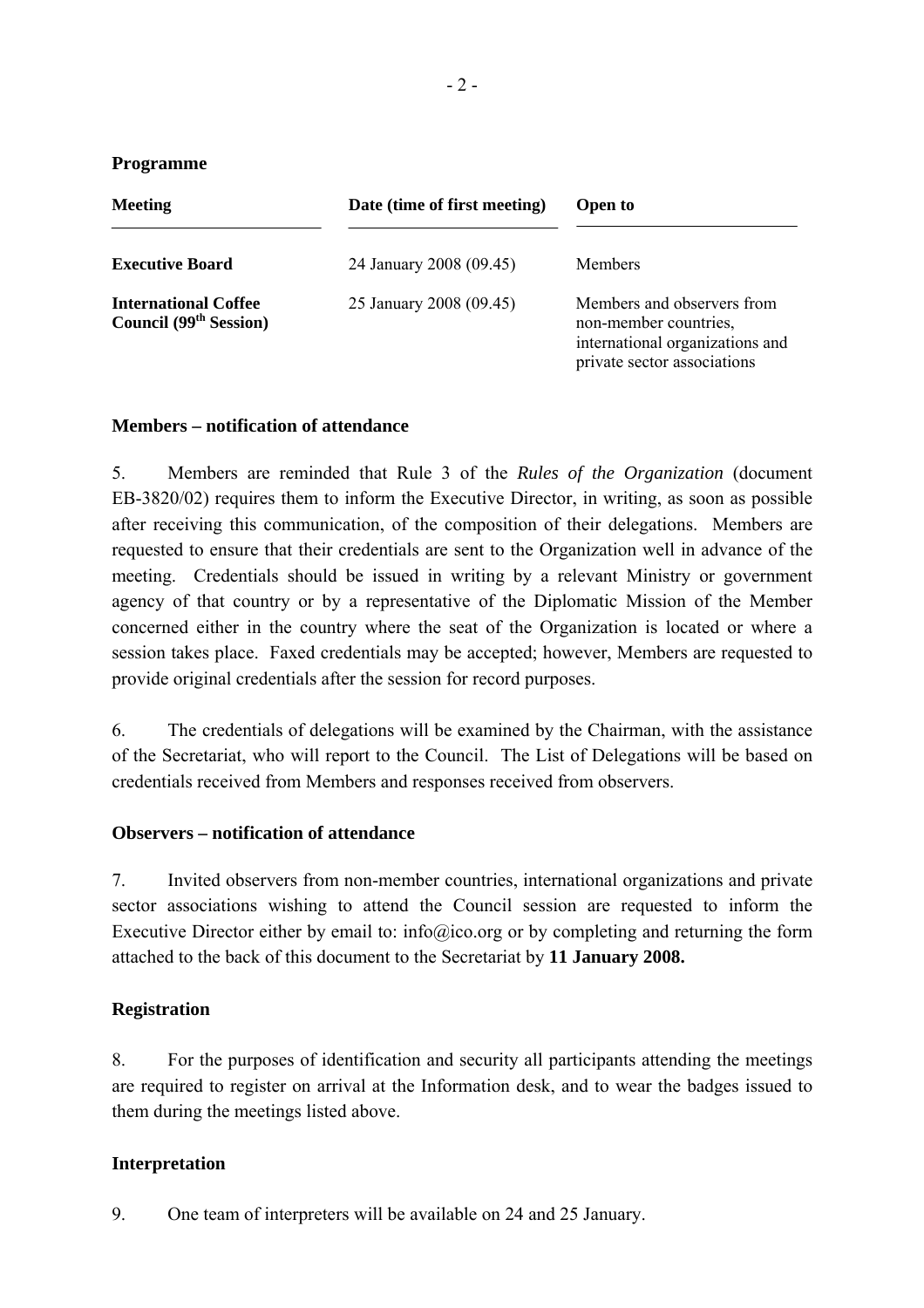

5 November 2007<br>Original: English

 **International Coffee Organization Organización Internacional del Café Organização Internacional do Café Organisation Internationale du Café**

**Draft Agenda** 

**International Coffee Council**  99<sup>th</sup> Session (Special) 25 January 2008 (09.45) London, England

| <b>Item</b> |                                                                                                                 | <b>Document</b>                      |
|-------------|-----------------------------------------------------------------------------------------------------------------|--------------------------------------|
| 1.          | Draft Agenda – to adopt                                                                                         | <b>ICC-99-0</b><br>Guide to meetings |
| 2.          | Admission of observers - to consider                                                                            | WP-Council 141/06<br>Rev. 2          |
|             | The Council will consider procedures for the admission of observers<br>to its meeting.                          |                                      |
| 3.          | <b>Votes and credentials</b>                                                                                    |                                      |
| 3.1         | Votes in the Council for coffee year 2007/08 – to approve                                                       | to follow                            |
|             | The Secretary will report.                                                                                      |                                      |
| 3.2         | Credentials – to approve                                                                                        | verbal                               |
|             | The Chairman will examine the credentials with the assistance of the<br>Secretariat. The Secretary will report. |                                      |
| 4.          | <b>International Coffee Agreement (ICA) 2007</b>                                                                |                                      |
| 4.1         | Depositary of the ICA 2007 $-$ to approve                                                                       | <b>ICC-98-6</b><br>ED-2025/07        |
|             | The Council will decide on the Depositary of the 2007 Agreement.                                                |                                      |
| 4.2         | Procedures for membership - to note                                                                             | to follow                            |
|             | Information on procedures for membership of the 2007 Agreement<br>will be circulated.                           |                                      |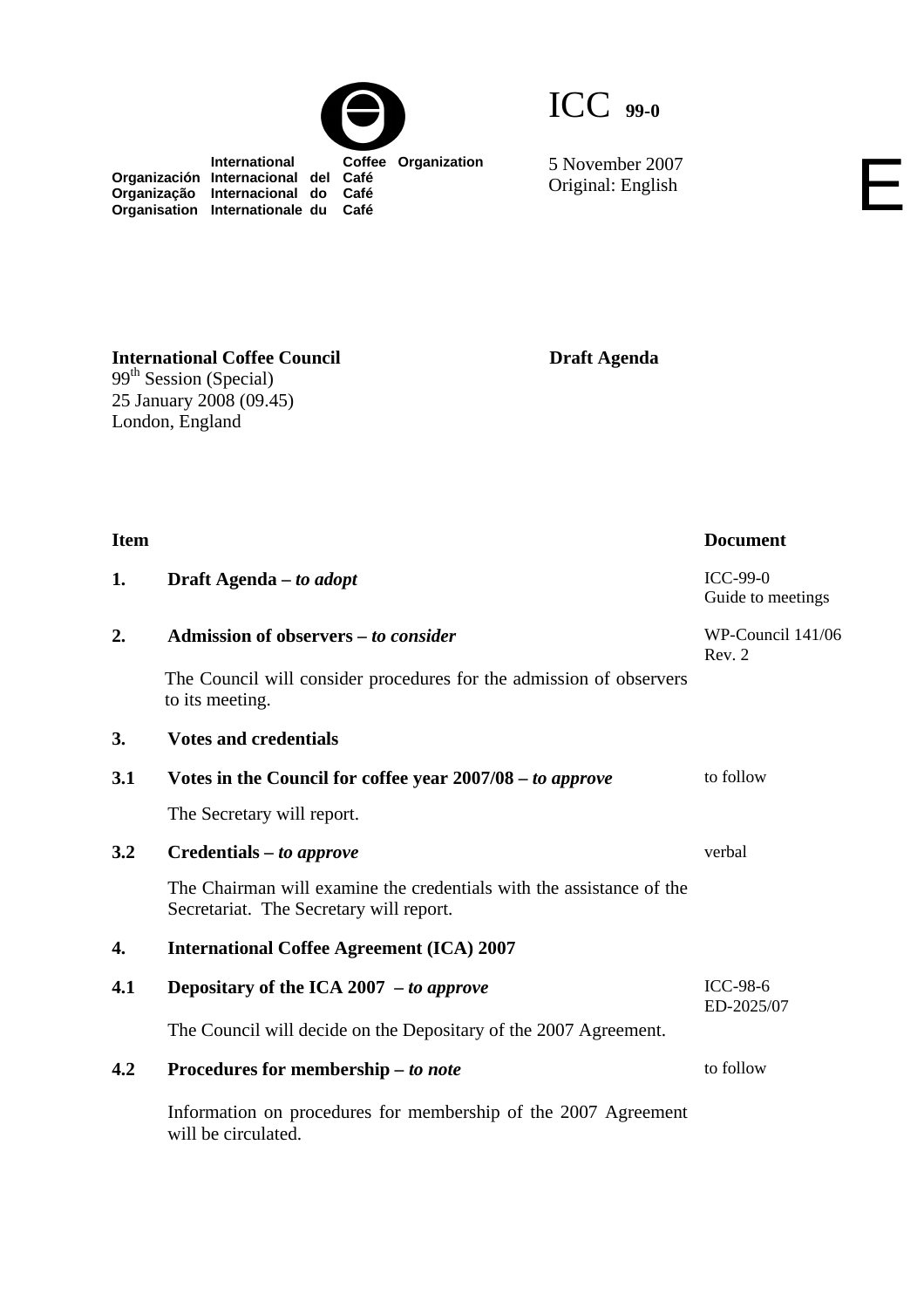| 4.3 | Preparations for the implementation of the ICA 2007 –<br>to consider/note                                                                                                                                                                                                                                                                                                                         |           |  |  |
|-----|---------------------------------------------------------------------------------------------------------------------------------------------------------------------------------------------------------------------------------------------------------------------------------------------------------------------------------------------------------------------------------------------------|-----------|--|--|
|     | The Executive Director will report on preparations for the<br>implementation of the ICA 2007, including the development of a<br>strategic action plan for the new Agreement, an updated<br>development strategy for coffee, terms of reference for new bodies,<br>review of Memoranda of Understanding with other organizations,<br>and revision of the Rules of the Organization as appropriate. |           |  |  |
| 5.  | 3 <sup>rd</sup> World Coffee Conference - to consider                                                                                                                                                                                                                                                                                                                                             | verbal    |  |  |
|     | Article 21 of the 2001 Agreement provides that the Council shall<br>decide on the form, title, subject matter and timing of the<br>Conference, in consultation with the Private Sector Consultative<br>Board. The Executive Director will report.                                                                                                                                                 |           |  |  |
| 6.  | <b>Financial and administrative matters</b>                                                                                                                                                                                                                                                                                                                                                       |           |  |  |
| 6.1 | <b>Administrative Accounts of the Organization for the financial</b><br>year 2006/07 and Report of the Auditors – to approve                                                                                                                                                                                                                                                                      | to follow |  |  |
|     | The Chairman of the Executive Board will report.                                                                                                                                                                                                                                                                                                                                                  |           |  |  |
| 6.2 | Other financial and administrative matters - to consider                                                                                                                                                                                                                                                                                                                                          | to follow |  |  |
|     | The Chairman of the Executive Board will report.                                                                                                                                                                                                                                                                                                                                                  |           |  |  |
| 7.  | Other business – to consider                                                                                                                                                                                                                                                                                                                                                                      | verbal    |  |  |
| 8.  | <b>Future meetings</b>                                                                                                                                                                                                                                                                                                                                                                            | verbal    |  |  |
|     | The next session of the Council will take place at the headquarters of<br>the Organization in London from 19 to 23 May $2008 -$ to note                                                                                                                                                                                                                                                           |           |  |  |
|     | Members are invited to suggest topics for presentations during the<br>May 2008 meetings, for inclusion on the Agenda, and improvements                                                                                                                                                                                                                                                            |           |  |  |

to future meeting arrangements **–** *to consider*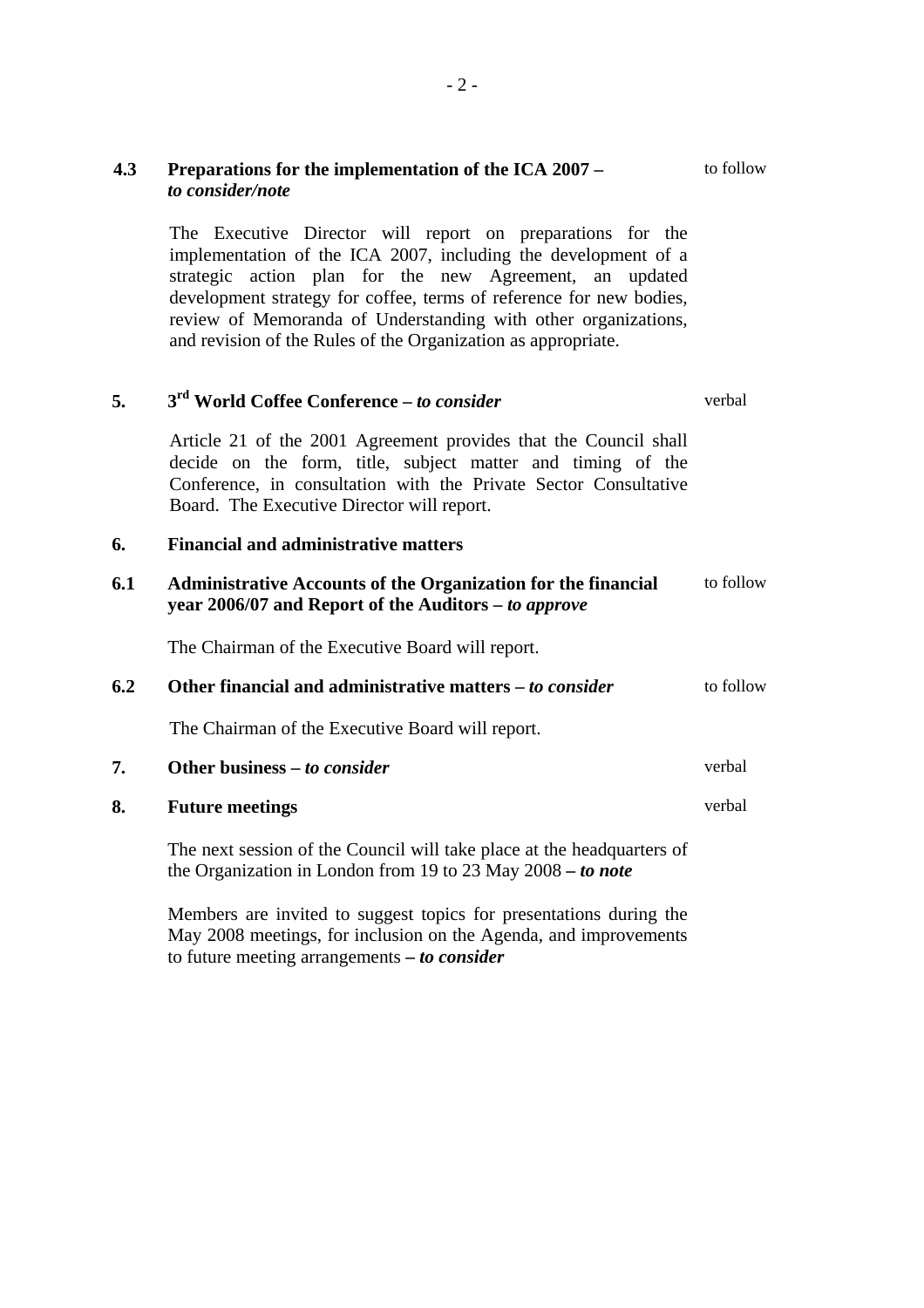



5 November 2007 Original: English

 **International Coffee Organization Organización Internacional del Café Organização Internacional do Café Organisation Internationale du Café**

**Executive Board**   $266^{\text{th}}$  Meeting 24 January 2008 (09.45) London, England

**Draft Agenda** 

| <b>Item</b> |                                                                                                                                                                                                                                                     | <b>Document</b>                 |
|-------------|-----------------------------------------------------------------------------------------------------------------------------------------------------------------------------------------------------------------------------------------------------|---------------------------------|
| 1.          | Draft Agenda and schedule of meetings – to adopt                                                                                                                                                                                                    | EB-3939/07<br>Guide to meetings |
| 2.          | <b>Votes in the Council and Executive Board</b><br>for coffee year $2007/08 - to$ approve                                                                                                                                                           | to follow                       |
|             | The Secretary will report.                                                                                                                                                                                                                          |                                 |
| 3.          | <b>Membership of the</b><br>International Coffee Agreement (ICA) 2001 - to note                                                                                                                                                                     | verbal                          |
|             | As at 5 November 2007, there were 77 Members of the Organization,<br>comprising 45 exporting and 32 importing countries. The Executive<br>Director will report on the current situation of membership and on<br>contacts with non-member countries. |                                 |
| 4.          | Annual Review 2006/07 – to note                                                                                                                                                                                                                     | to follow                       |
|             | The Executive Director will introduce the Annual Review for coffee<br>year 2006/07.                                                                                                                                                                 |                                 |
| 5.          | Coffee market situation – to note                                                                                                                                                                                                                   | to follow                       |
|             | The Executive Director will introduce an analysis of the market<br>situation.                                                                                                                                                                       |                                 |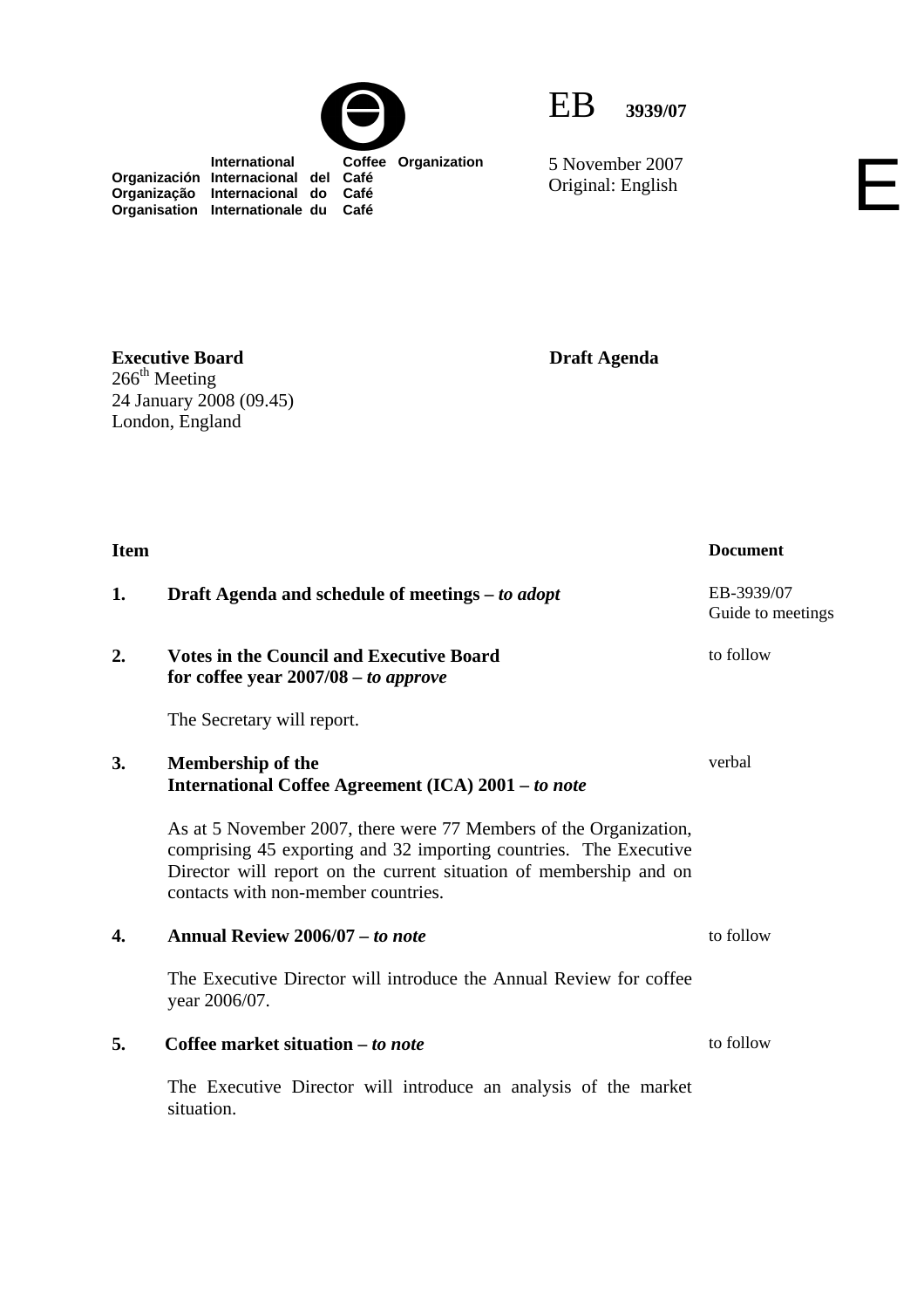# **6.1 Projects under consideration by the Common Fund for Commodities (CFC) –** *to note/consider* The Head of Operations will report on projects under consideration by the CFC. A report summarizing responses to ED-2020/07 inviting exporting Members to report on the status of four major pests and diseases will be circulated. to follow **6.2 Projects under consideration by the ICO –** *to consider* The Head of Operations will report on new project proposals and the recommendations of the Virtual Screening Committee (VSC) on projects submitted for consideration by the deadline of 21 September 2007. New project proposals for consideration by the VSC and Executive Board in May 2008 should reach the Executive Director by **22 February 2008**. to follow

#### **7. Seminar on geographical indicators –** *to consider* to follow

The Chief Economist will introduce draft terms of reference for a seminar on geographical indicators, scheduled to take place during the week of 19 to 23 May 2008.

### **8. Implementation of the Coffee Quality-Improvement Programme (CQP) –** *to consider*

The Executive Director will introduce a report on the CQP and will also report on contacts regarding the possible harmonization of Resolution 420 with ISO Standard 10470:2004 Green Coffee Defect reference chart.

### **9. Promotion –** *to consider*

The consultant will report on the development of the ICO network to promote coffee consumption.

In September 2007, the Promotion Committee took note of a request by Vietnam for enhanced cooperation with the ICO in promotion activities including increasing internal consumption. The Executive Director will report.

# **10. Phytosanitary matters –** *to consider* verbal

The Head of Operations will report on phytosanitary matters including OTA and an EU review of Maximum Residue Levels of pesticides.

to follow

verbal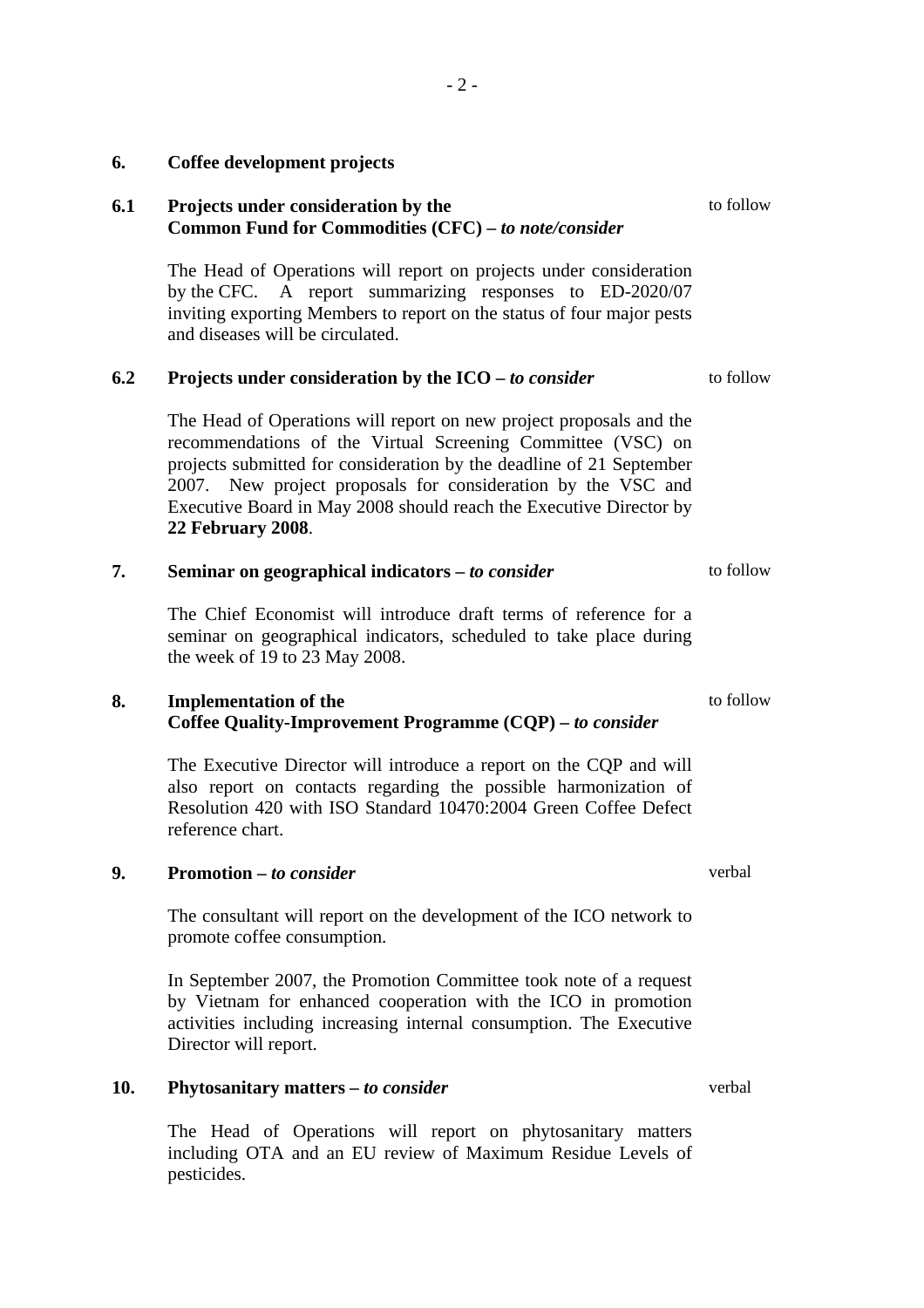| 11.  | verbal<br>Cooperation with other organizations – to note                                                                                                                                                                                                                                                                               |           |  |
|------|----------------------------------------------------------------------------------------------------------------------------------------------------------------------------------------------------------------------------------------------------------------------------------------------------------------------------------------|-----------|--|
|      | The Executive Director will report on relevant cooperation with<br>international and other organizations.                                                                                                                                                                                                                              |           |  |
| 12.  | <b>Financial and administrative matters</b>                                                                                                                                                                                                                                                                                            |           |  |
| 12.1 | Financial situation $-$ to note                                                                                                                                                                                                                                                                                                        | to follow |  |
|      | The Executive Director will introduce a report on the financial<br>situation.                                                                                                                                                                                                                                                          |           |  |
| 12.2 | <b>Administrative Accounts of the Organization for the</b><br>financial year 2006/07 and Report of the Auditors -<br>to recommend for approval by the Council                                                                                                                                                                          | to follow |  |
|      | Rule 62 of the <i>Rules of the Organization</i> provides that the Executive<br>Director shall submit to the Council through the Executive Board the<br>Accounts of the Organization and the Report of the Auditors thereon<br>in accordance with the provisions of Article 27 of the Agreement.<br>The Executive Director will report. |           |  |
| 12.3 | Payment of arrears – to consider                                                                                                                                                                                                                                                                                                       | to follow |  |
|      | The Executive Director will report on compliance by Uganda and the<br>Democratic Republic of Congo with the provisions of Resolutions 429<br>and 430.                                                                                                                                                                                  |           |  |
| 12.4 | Other financial and administrative matters – to approve                                                                                                                                                                                                                                                                                | to follow |  |
|      | A document containing proposals for salary scales and the basis for<br>contributions to the Provident Fund for staff in the General Service<br>category will be circulated.                                                                                                                                                            |           |  |
| 13.  | Other business $-$ to consider                                                                                                                                                                                                                                                                                                         | verbal    |  |
| 14.  | Future meetings - to consider/note                                                                                                                                                                                                                                                                                                     | verbal    |  |
|      | The next meeting of the Board will take place at the headquarters<br>of the Organization in London during the week of 19 to 23 May 2008.                                                                                                                                                                                               |           |  |
|      | d to moored touts<br>وعناصبن وسواحها                                                                                                                                                                                                                                                                                                   |           |  |

Members are invited to suggest topics for presentations during the May 2008 meetings, for inclusion on the Agenda, and improvements to future meeting arrangements.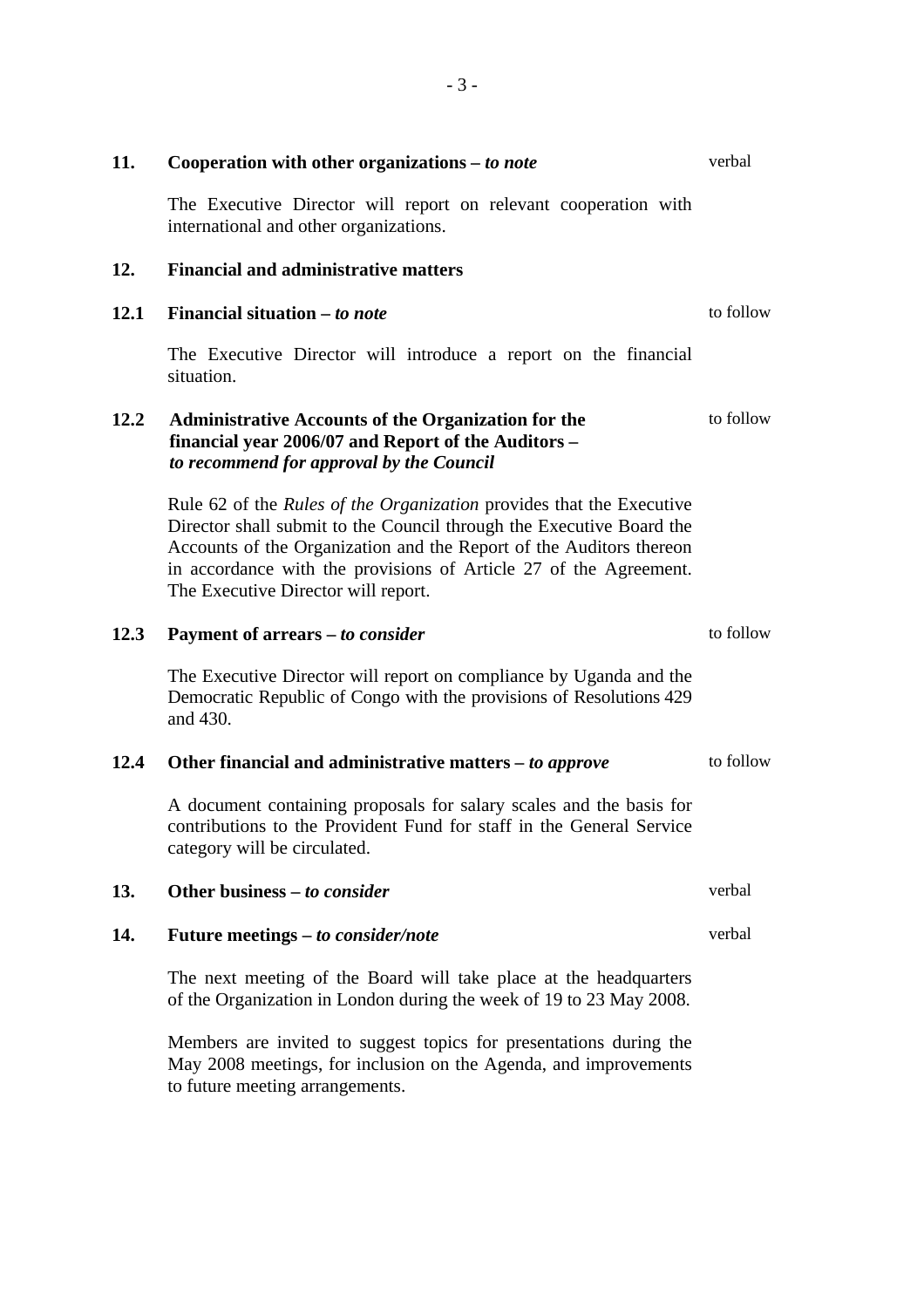**Draft programme – as at 5 November 2007** 

### **ICO MEETINGS (24 and 25 January 2008) PROVISIONAL PROGRAMME**

| <b>Thursday 24 January</b> |                        | Room              | Open to                      |                                                                                                                            |
|----------------------------|------------------------|-------------------|------------------------------|----------------------------------------------------------------------------------------------------------------------------|
| 08.45 onwards              | Registration           | Council<br>Lounge | <b>ICO</b> Members           | Accreditation/registration of participants throughout the day                                                              |
| $08.45 - 09.30$            | Briefing meeting       | ED's office       | Restricted                   | Chairmen and spokespersons only                                                                                            |
| $09.45 - 13.00$            | <b>Executive Board</b> | Boardroom         | <b>ICO</b> Members           |                                                                                                                            |
| $13.00 - 14.30$            | <b>Lunch break</b>     |                   |                              |                                                                                                                            |
| $14.30 - 17.00$            | <b>Executive Board</b> | <b>Boardroom</b>  | <b>ICO</b> Members           |                                                                                                                            |
| <b>Friday 25 January</b>   |                        | Room              | Open to                      |                                                                                                                            |
| $09.00 - 09.30$            | Briefing meeting       | $ED's$ office     | Restricted                   | Chairmen and spokespersons <i>(if required)</i>                                                                            |
| $09.45 - 13.00$            | Council                | Council chamber   | ICO Members and<br>observers |                                                                                                                            |
| $13.00 - 13.30$            | Press conference       | Committee Room    | Press                        | The Executive Director and some Heads of Delegation will brief the<br>press on the outcome of discussions during the week. |

**Notes:** 

1. There will be one team of interpreters on 24 and 25 January. Interpretation facilities are not available in the Committee Room.

2. Annex I lists office holders and the composition of ICO bodies for 2007/08.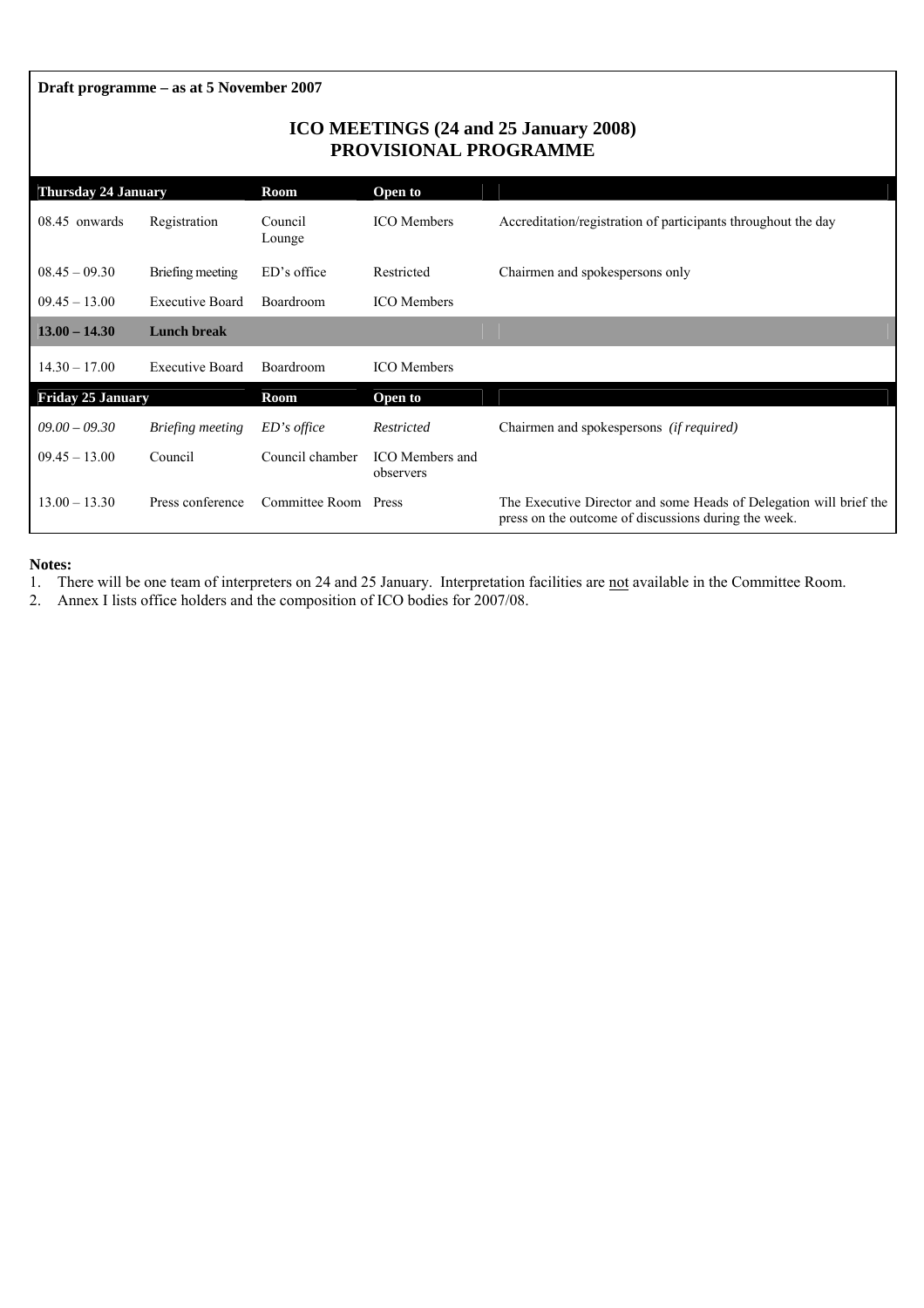### **LIST OF OFFICE HOLDERS FOR COFFEE YEAR 2007/08**

#### **International Coffee Council (2007/08)**

Chairman: Mr. G.V. Krishna Rau (India) ■ 1<sup>st</sup> Vice-Chairman: Mr. Ivan Romero (Honduras) ■ 2<sup>nd</sup> Vice-Chairman: Mr. Manuel Altimira (Spain)  $\bullet$  3<sup>rd</sup> Vice-Chairman: no nomination

### **Executive Board (2007/08)**

Chairman: Mr. David Brooks (USA) ■ Vice-Chairman: Mr. Jindrich Fialka (Czech Republic)

*Exporting Members:* Brazil, Burundi, Cameroon, Colombia, El Salvador, Guatemala, Indonesia, Papua New Guinea *Importing Members:* European Community (EC, Belgium, Germany, Italy, Spain), Japan, Switzerland, United States of America

### **Private Sector Consultative Board (PSCB) (2007/08 and 2008/09)**

Chairman: Mr. Christian Rasch Topke (ANACAFE) ■ Vice-Chairperson: Ms. Florence Rossillion (ECF)

#### **Producer representatives** *(alternates in italics)*

Colombian Milds: Asociación de Exportadores de Café de Colombia (ASOEXPORT), *Sociedad Exportadora de Café de las Cooperativas de Caficultores (EXPOCAFE), Federación Nacional de Cafeteros de Colombia,* Eastern African Fine Coffees Association (EAFCA)

Other Milds: Asociación Mexicana de la Cadena Productiva del Café (AMECAFE), *Instituto Hondureño del Café (IHCAFE),*  Asociación Nacional del Café (ANACAFÉ)*, Coffee Exporters Association of India* 

Brazilian and other Natural Arabicas: Conselho de Exportadores de Café do Brasil (CECAFÉ), Conselho Nacional do Café (CNC)

Robustas: Association of Indonesian Coffee Exporters (AEKI), *Uganda Coffee Trade Federation (UCTF),* Bourse du Café et du Cacao (BCC)

#### **Consumer representatives** *(alternates in italics)*

All Japan Coffee Association (AJCA), European Coffee Federation (ECF), *(ECF)*, ECF, *(ECF)*, ECF, *(ECF)*, Institute for Scientific Information on Coffee (ISIC), *ISIC,* National Coffee Association of USA (NCA), *Coffee Association of Canada,*  Specialty Coffee Association of America (SCAA), Speciality Coffee Association of Europe (SCAE), *European Decaffeinators Association (EDA)* 

#### **Promotion Committee**

Chairman: Dr. Ernesto Illy (ISIC) ■ Vice-Chairman: Mr. Mick Wheeler (Papua New Guinea)

#### **Steering Group on Promotion (2006/07 – 2007/08)**

Chairman (2006/07): Executive Director ■ Vice-Chairman (2006/07): Mr. Mick Wheeler (Papua New Guinea) ■ *Exporting Members:* Brazil, Colombia, Côte d'Ivoire, Indonesia ■ *Importing Members:*France, Italy, Japan, United Kingdom *PSCB:* Chairman and Vice-Chairman ■ *Promotion Committee:* Chairman and Vice-Chairman ■ *ICO:* Executive Director

### **Statistics Committee (2006/07 – 2007/08)**

Chairman: Mr. Jaime Junqueira Payne (Brazil) ■ Vice-Chairman: Mr. Neil Rosser ■ *Exporting Members:* Mr. Jaime Junqueira Payne (Brazil), Ms. Maria del Pilar Fernández (Colombia) ■ *Importing Members:* Mr. Rob Simmons (LMC International Ltd, UK), Mr. Neil Rosser (Neumann Kaffee Gruppe, Germany) ■ *Executive Director:* Mr. David Brooks (USA), Mr. Corneille Tabalo (D.R. Congo)

#### **Finance Committee (2006/07 – 2007/08)**

Chairman (2006/07): Mr. Mick Wheeler (Papua New Guinea) ■ *Exporting Members:* Brazil, Colombia, Côte d'Ivoire, Papua New Guinea ■ *Importing Members:* EC – Spain, Japan, Switzerland, USA

#### **Virtual Screening Committee**

Chairman: Executive Director ■ *Exporting Members:*Brazil, Côte d'Ivoire, Guatemala, Indonesia ■ *Importing Members:* Germany, Italy, USA